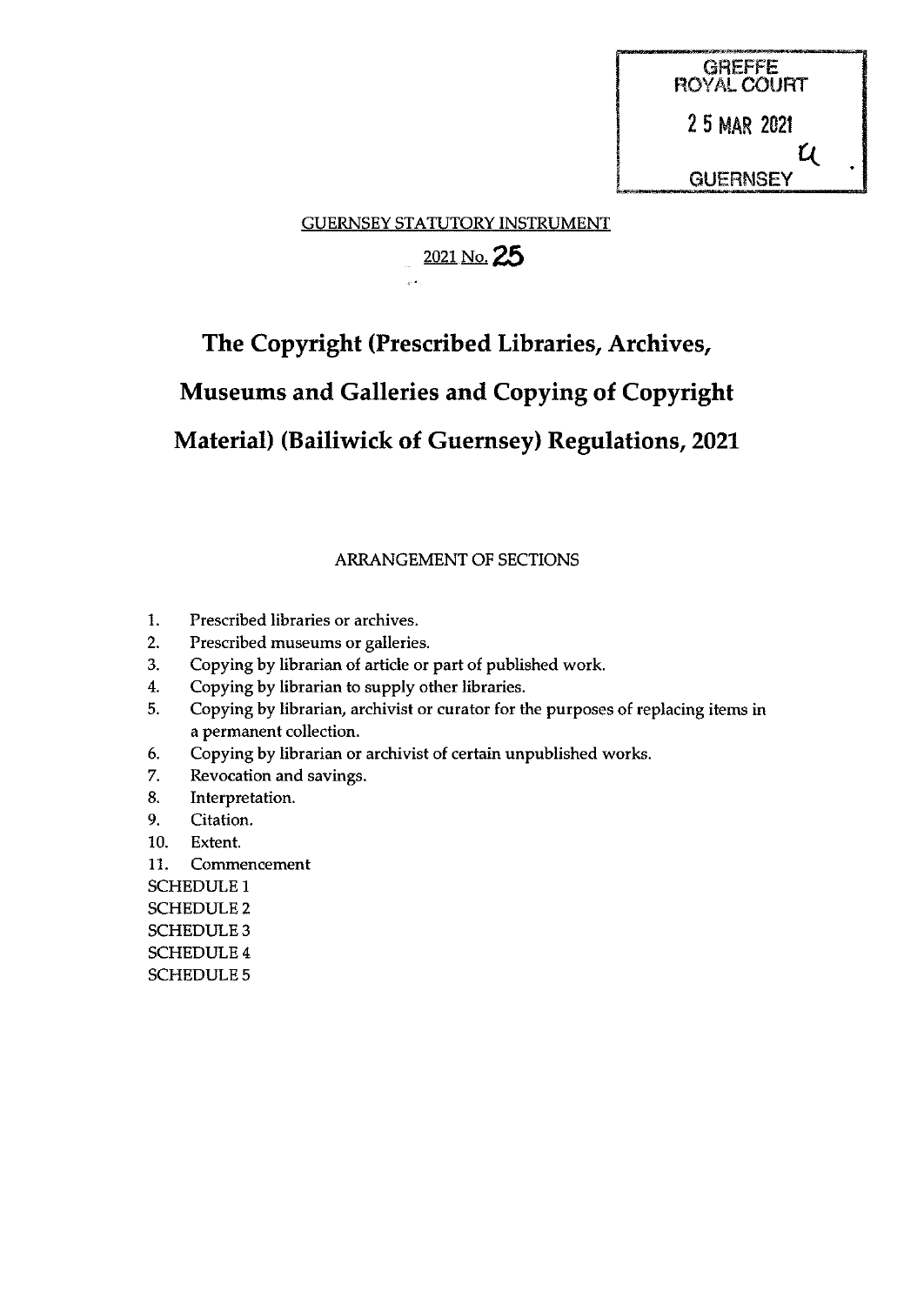## GUERNSEY STATUTORY INSTRUMENT  $^{\circ}$  2021 No. 25

# The Copyright (Prescribed Libraries, Archives, Museums and Galleries and Copying of Copyright Material) (Bailiwick of Guernsey) Regulations, 2021

| Made                   | $23$ rd March, 2021          |
|------------------------|------------------------------|
| Coming into operation  | 26 <sup>th</sup> March, 2021 |
| Laid before the States | . 2021                       |

THE COMMITTEE for ECONOMIC DEVELOPMENT, in exercise of the powers conferred on it by sections 50(1), (2), (3) and (6) and 51 to 57 of the Copyright (Bailiwick of Guernsey) Ordinance,  $2005<sup>a</sup>$  ("the Ordinance"), and all other powers enabling them in that behalf, hereby orders:

#### Prescribed libraries or archives.

1. (1) The libraries and archives and descriptions of libraries and archives in Schedule <sup>1</sup> are prescribed for the purposes of sections 51 and 52 of the Ordinance, provided that they are not conducted for profit.

Ordinance No. XIX of 2005; as amended by Ordinances No. XXXIII of 2013; No. IX of 2016; G.S.I. No. 97 of 2020; Copyright (Bailiwick of Guernsey) (Amendment) Ordinance, 2021.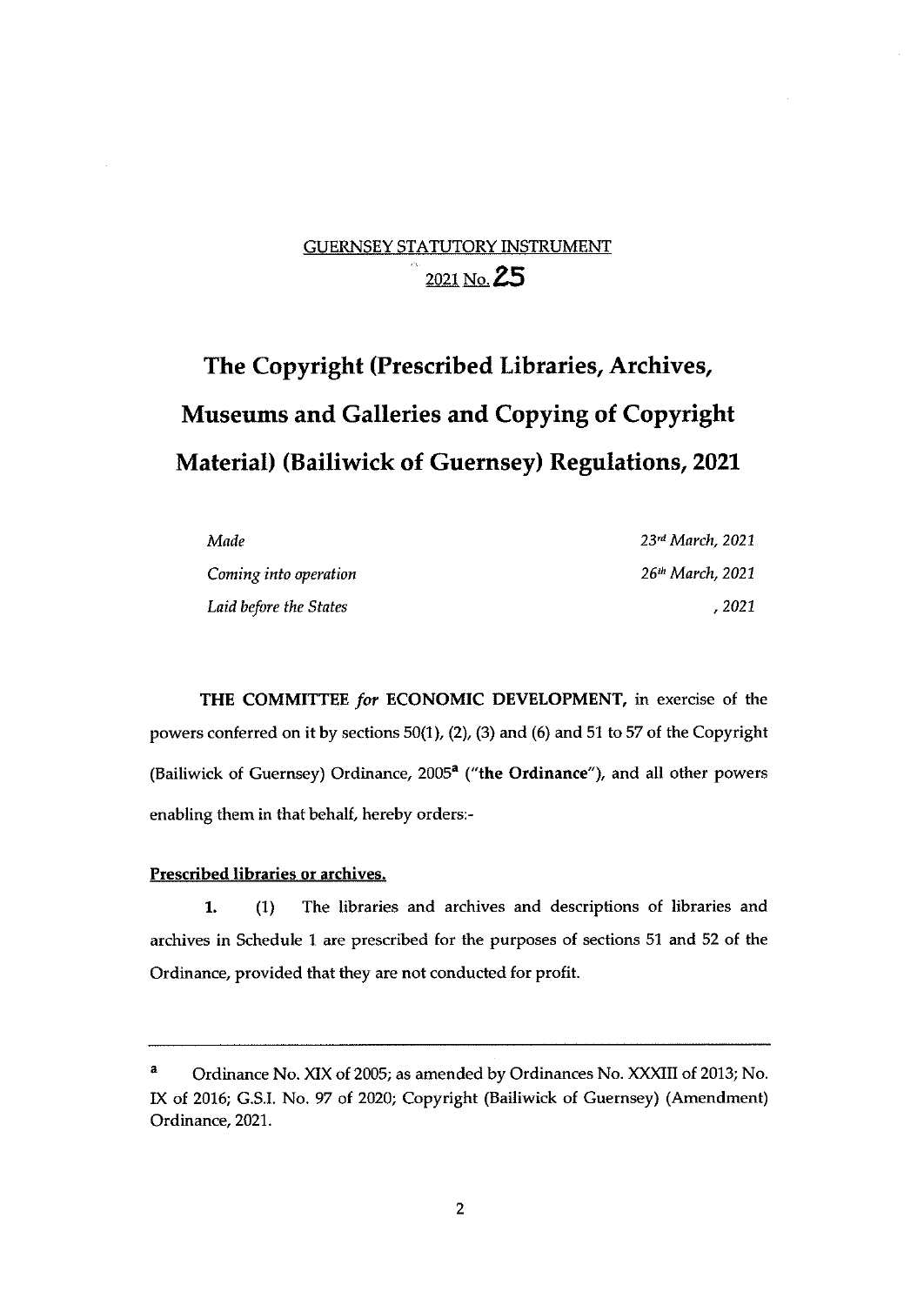(2) All libraries and archives in the Bailiwick are prescribed for the purposes of sections 54 to 57 but only libraries and archives that are not conducted for profit may be supplied with copies of material by a librarian, curator or archivist.

(3) The libraries and archives in Schedule 2 are prescribed for the purposes of sections 55 and 56 of the Ordinance and may be supplied with copies of material by a librarian, curator or archivist.

#### Prescribed museums or galleries.

2. (1) The museums and galleries and descriptions of museums and galleries in Schedule 3 are prescribed for the purposes of section 56 of the Ordinance, provided that they are not conducted for profit.

(2) The museums and galleries in Schedule 4 are prescribed for the purposes of section 56 of the Ordinance and may be supplied with copies of material by a librarian, curator or archivist.

#### Copying by librarian of article or part of published work.

3. (1) For the purposes of sections 51 and 52 of the Ordinance the conditions specified in paragraph (2) of this regulation are prescribed as the conditions which must be complied with when <sup>a</sup> librarian makes and supplies a copy of any article in a periodical or, as the case may be, of a part of a literary, dramatic or musical work from a published edition to a person requiring the copy ("Person A").

- (2) The prescribed conditions are
	- (a) that no copy of any article or any part of a work shall be supplied to Person A unless —
		- (i) Person A satisfies the librarian that they require the copy for purposes of research for a

3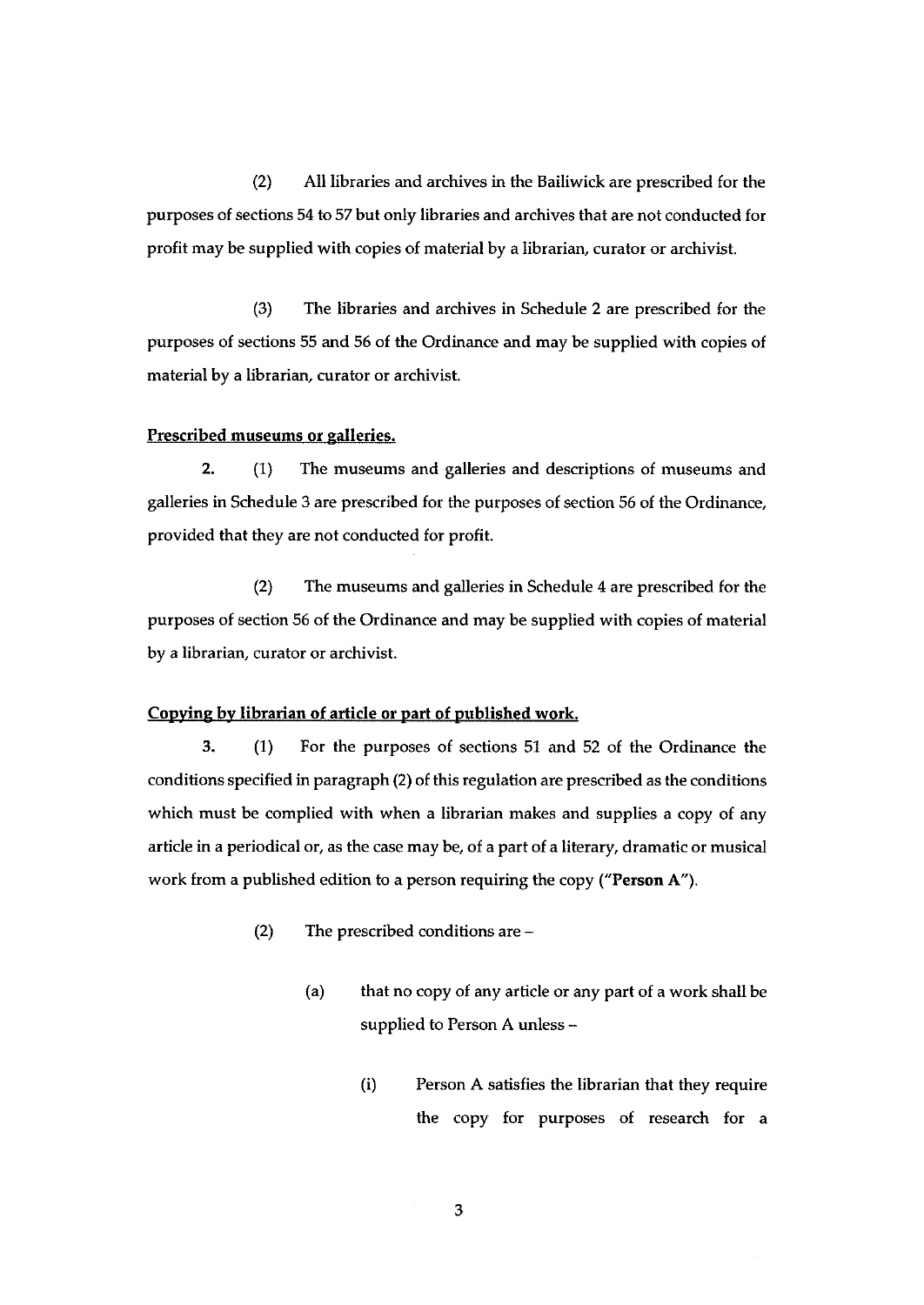non-commercial purpose or private study and will not use it for any other purpose, and

- (ii) Person A has delivered to the librarian a declaration in writing, in relation to that article or part of a work, substantially in accordance with Form A in Schedule 5 to these Regulations and signed in the manner therein indicated,
- (b) that the librarian is satisfied that the requirement of Person A and that of any other person —
	- (i) are not similar, that is to say, the requirements are not for copies of substantially the same article or part of a work at substantially the same time and for substantially the same purpose, and
	- (ii) are not related, that is to say, Person A and that person do not receive instruction to which the article or part of the work is relevant at the same time and place,
- (c) that Person A is not furnished
	- (i) in the case of an article, with more than one copy of the article or more than one article contained in the same issue of a periodical, or
	- (ii) in the case of a part of a published work, with more than one copy of the same material or with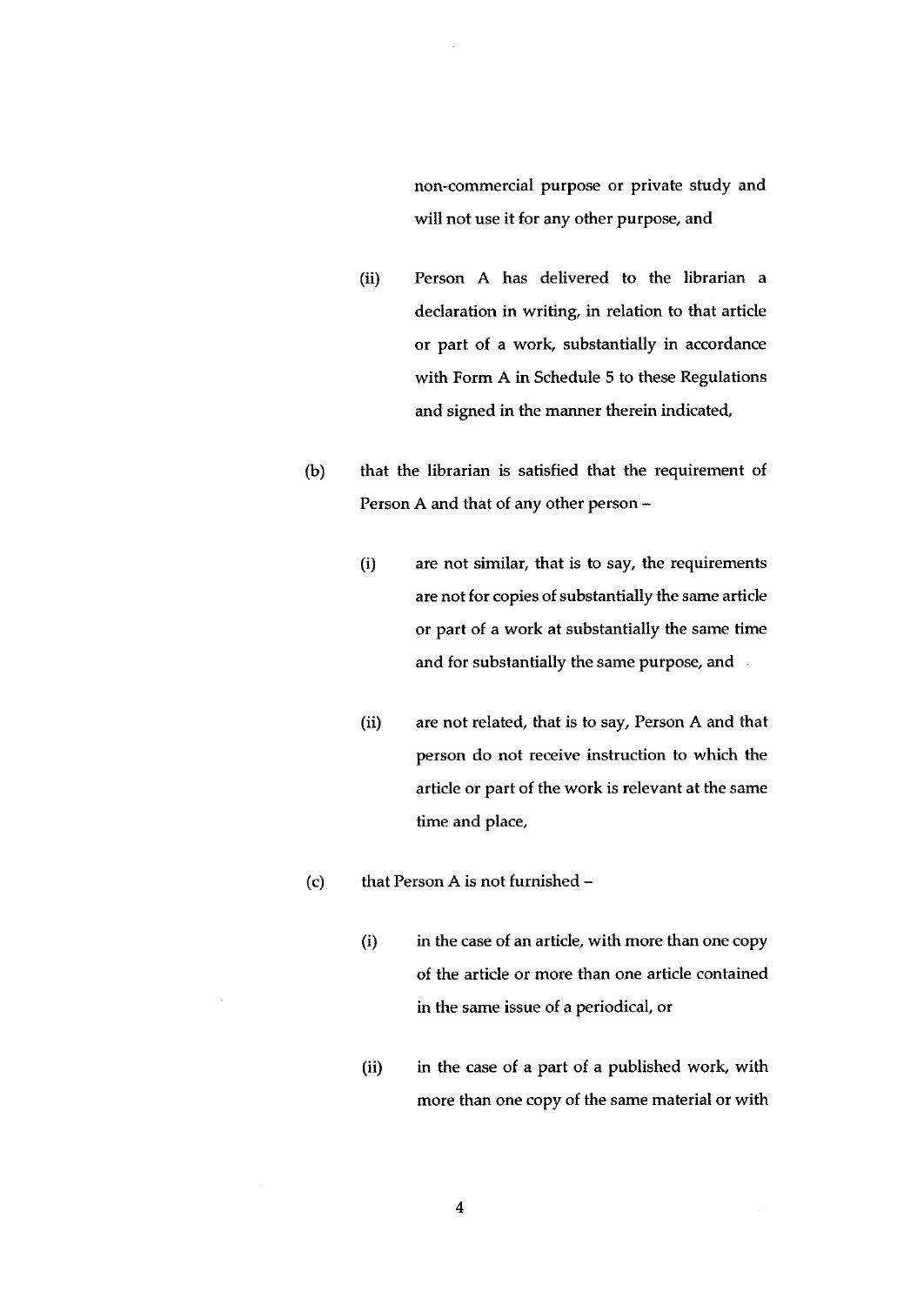a copy of more than a reasonable proportion of any work, and

(d) that Person A is required to pay for the copy a sum equivalent to but not less than the cost (including a contribution to the general expenses of the library) attributable to its production.

(3) Unless the librarian is aware that the signed declaration delivered by Person A pursuant to paragraph (2)(a)(ii) above is false in a material particular, the librarian may rely on it as to the matter the librarian is required to be satisfied on under paragraph (2)(a)(i) above before making or supplying the copy.

#### Copying by librarian to supply other libraries.

4. (1) For the purposes of section 55 of the Ordinance the conditions specified in paragraph (2) of this regulation are prescribed as the conditions which must be complied with when a librarian makes and supplies to another prescribed library a copy of any article in a periodical or, as the case may be, of the whole or part of a published edition of a literary, dramatic or musical work required by that other prescribed library.

- (2) The prescribed conditions are
	- (a) that the other prescribed library is not furnished with more than one copy of the article or of the whole or part of the published edition, or
	- $(b)$  that, where the requirement is for a copy of more than one article in the same issue of a periodical, or for a copy of the whole or part of a published edition, the other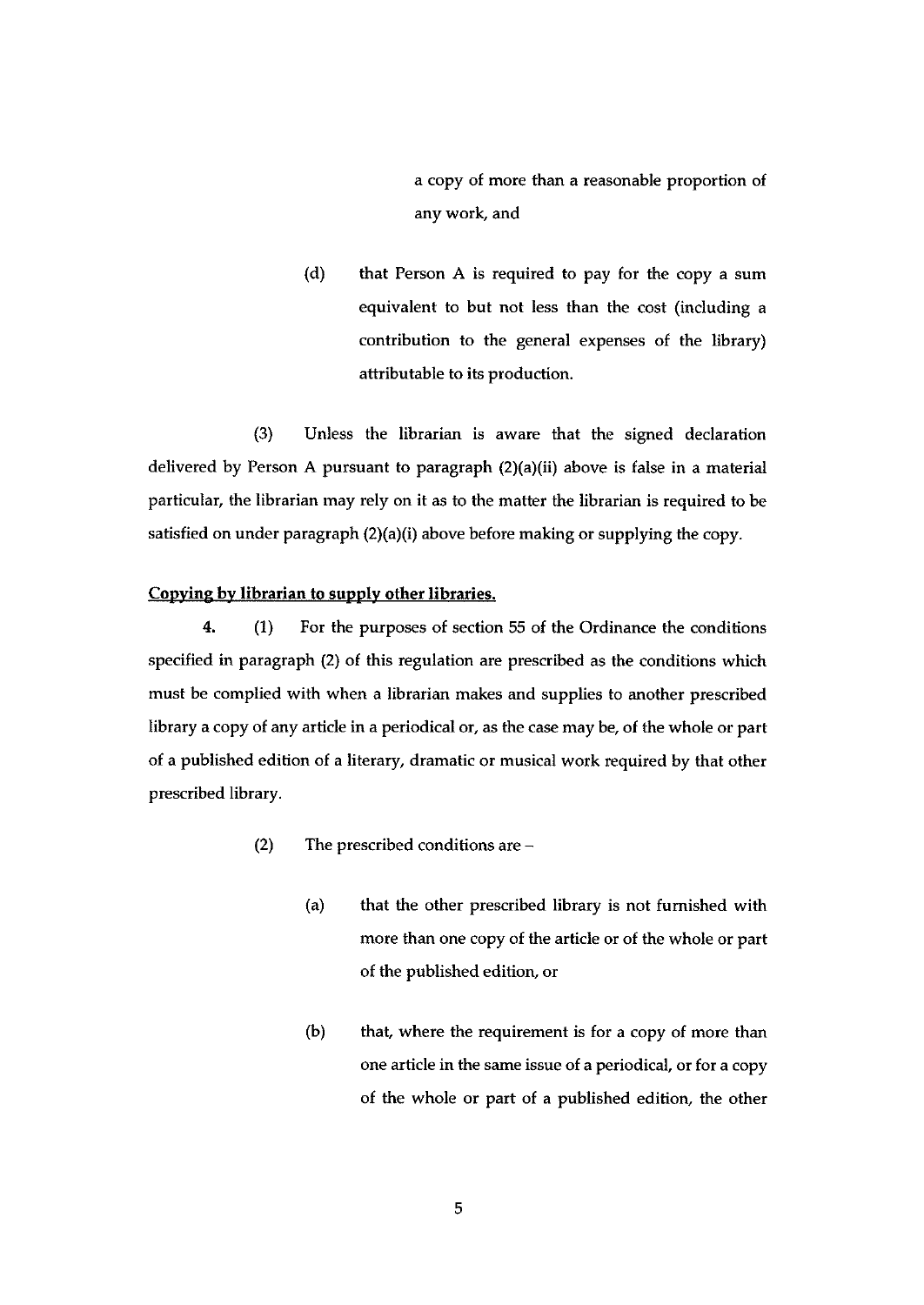prescribed library furnishes a written statement to the effect that it is a prescribed library and that it does not know, and could not by reasonable inquiry ascertain, the name and address of a person entitled to authorise the making of the copy, and

(c) that the other prescribed library shall be required to pay for the copy a sum equivalent to but not exceeding the cost (including a contribution to the general expenses of the library) attributable to its production.

## Copying by librarian, archivist or curator for the purposes of replacing items in a permanent collection.

5. (1) For the purposes of section 56 of the Ordinance the conditions specified in paragraph (2) of this regulation are prescribed as the conditions which must be complied with before the librarian, archivist or curator makes a copy from any item in the permanent collection of the library, archive, museum or gallery in order to preserve or replace that item in the permanent collection of that library, archive, museum or gallery or in the permanent collection of another prescribed library, archive, museum or gallery.

- (2) The prescribed conditions are
	- (a) that the item in question is an item in the part of the permanent collection maintained by the library, archive, museum or gallery wholly or mainly for the purposes of reference on the premises of the library, archive, museum or gallery, or is an item in the permanent collection of the library, archive, museum or gallery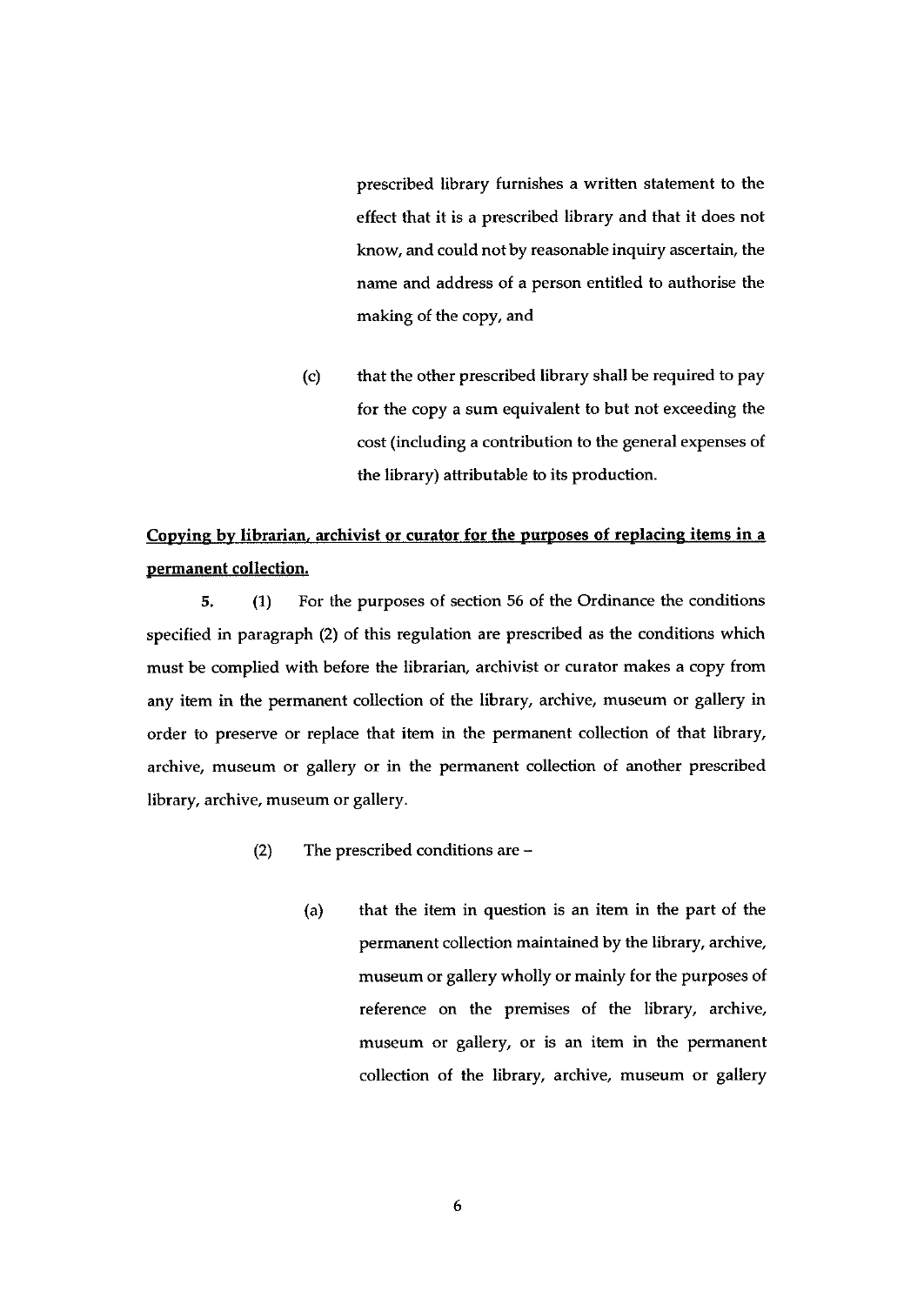which is available on loan only to other libraries, archives, museums or galleries,

- (b) if the copy is for the purpose of preserving the permanent collection of the library, archive, museum or gallery, that it is not reasonably practicable for the librarian, archivist or curator to purchase a copy of that item to fulfil the purpose under section 56(l)(a) or (b) of the Ordinance,
- (c) if the copy is for the purpose of preserving the permanent collection of another library, archive, museum or gallery —
	- (i) that the other prescribed library, archive, museum or gallery furnishes a written statement to the effect that the item has been lost, destroyed or damaged and that it is not reasonably practicable for it to purchase a copy of that item, and that if a copy is supplied it will only be used to fulfil the purpose under section 56( <sup>1</sup> )(b) of the Ordinance, and
	- (ii) that the other prescribed library, archive, museum or gallery shall be required to pay for the copy a sum equivalent to but not exceeding the cost (including a contribution to the general expenses of the library, archive, museum or gallery) attributable to its production.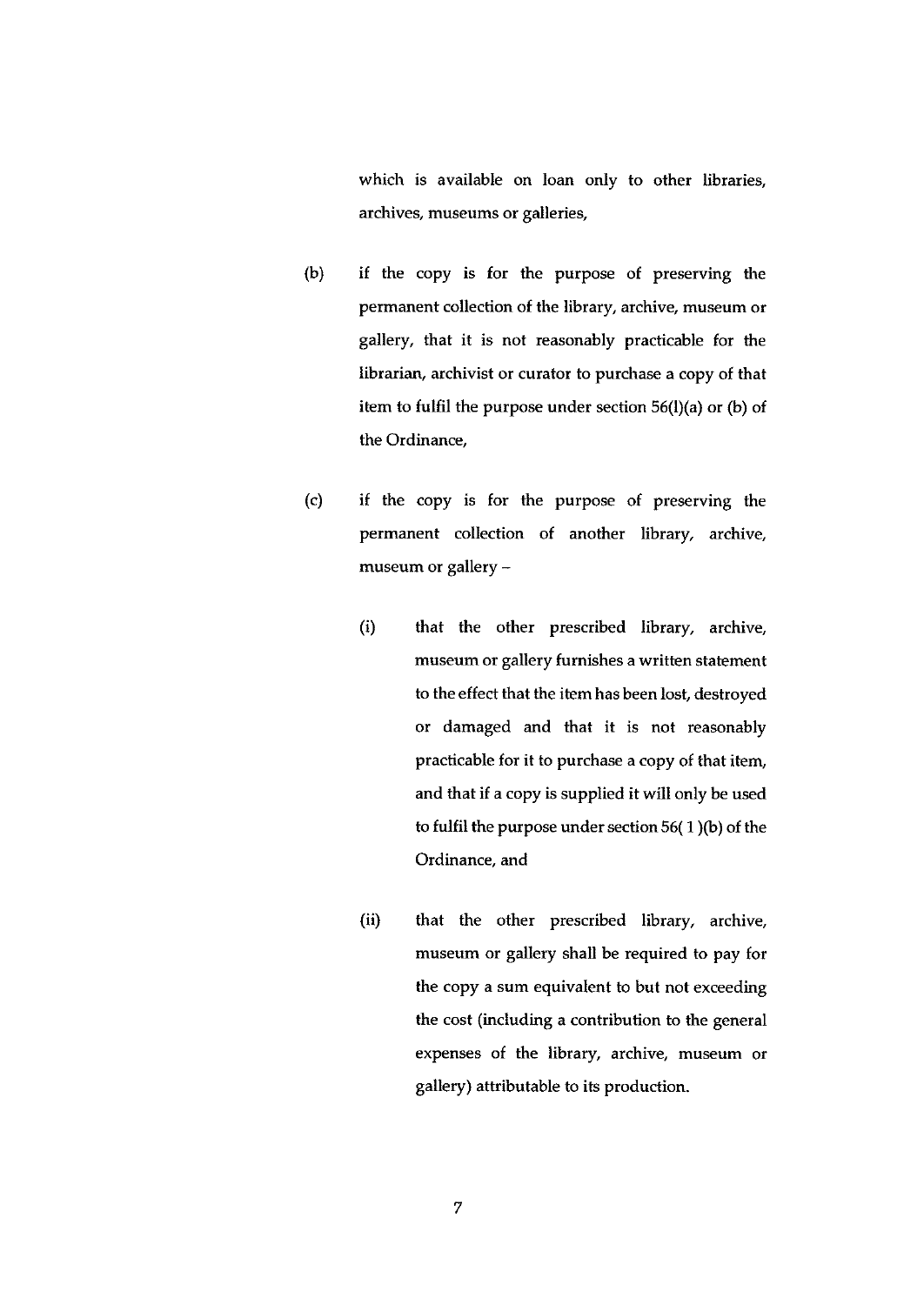#### Copying by librarian or archivist of certain unpublished works.

6. (1) For the purposes of section 57 of the Ordinance the conditions specified in paragraph (2) of this regulation are prescribed as the conditions which must be complied with in the circumstances in which that section applies when the librarian or, as the case may be, the archivist makes and supplies a copy of the whole or part of a literary, dramatic or musical work from an unpublished document in the library or archive to a person requiring the copy ("Person B").

- (2) The prescribed conditions are
	- (a) that no copy of the whole or part of the work shall be supplied to Person <sup>B</sup> unless —
		- (i) Person B satisfies the librarian or archivist that they require the copy for purposes of research for a non-commercial purpose or private study and will not use it for any other purpose, and
		- (ii) Person B has delivered to the librarian or, as the case may be, the archivist a declaration in writing, in relation to that work, substantially in accordance with Form B in Schedule 5 to these Regulations and signed in the manner therein indicated,
	- (b) that Person <sup>B</sup> is not furnished with more than one copy of the same material, and
	- (c) that Person <sup>B</sup> is required to pay for the copy a sum not less than the cost (including a contribution to the general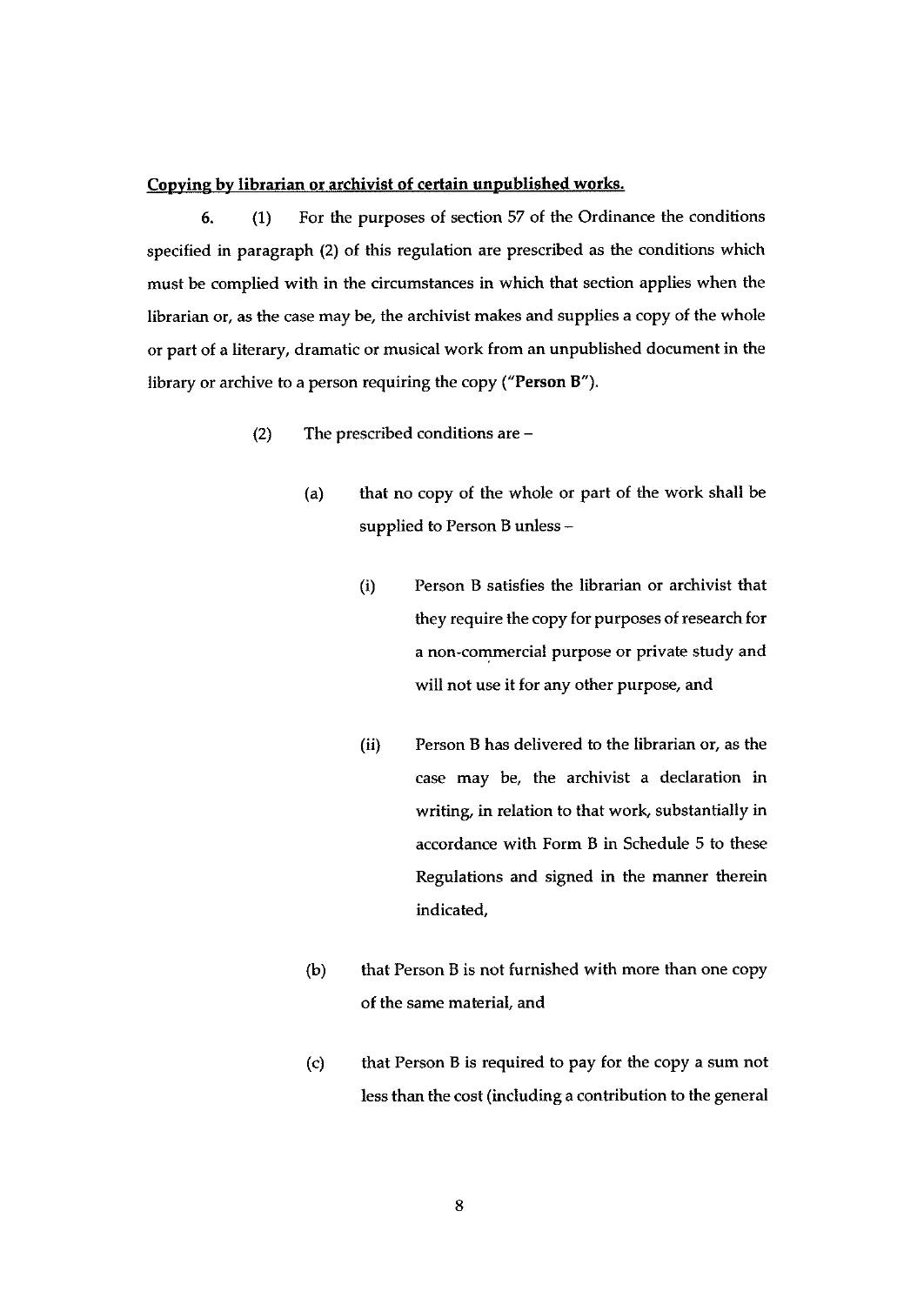expenses of the Library or archive) attributable to its production.

(3) Unless the librarian or archivist is aware that the signed declaration delivered by Person <sup>B</sup> pursuant to paragraph (2)(a)(ii) above is false in a material particular, the librarian or archivist may rely on it as to the matter the librarian or archivist is required to be satisfied on under paragraph (2)(a)(i) above before making or supplying the copy.

#### Revocation and savings.

7. (1) The Copyright (Prescribed Libraries and Archives and Copying of Copyright Material) (Bailiwick of Guernsey) Regulations, 2011<sup>b</sup> ("the Prescribed Libraries Regulations") are revoked.

(2) Anything done under or for the purposes of the Prescribed Libraries Regulations before the commencement of these Regulations shall, to the extent that the same is required or authorised to be done under or for the purposes of these Regulations, have effect as if done under or for the purposes of the equivalent provision of these Regulations; and for the avoidance of doubt, the revocation of the Prescribed Libraries Regulations does not affect any restriction, requirement, condition, prohibition, or penalty, imposed thereunder.

(3) Anything in the process of being done under or for the purposes of the Prescribed Libraries Regulations before the commencement of these Regulations may, to the extent that the same is required or authorised to be done

<sup>b</sup> G.S.I. No. 14 of 2011.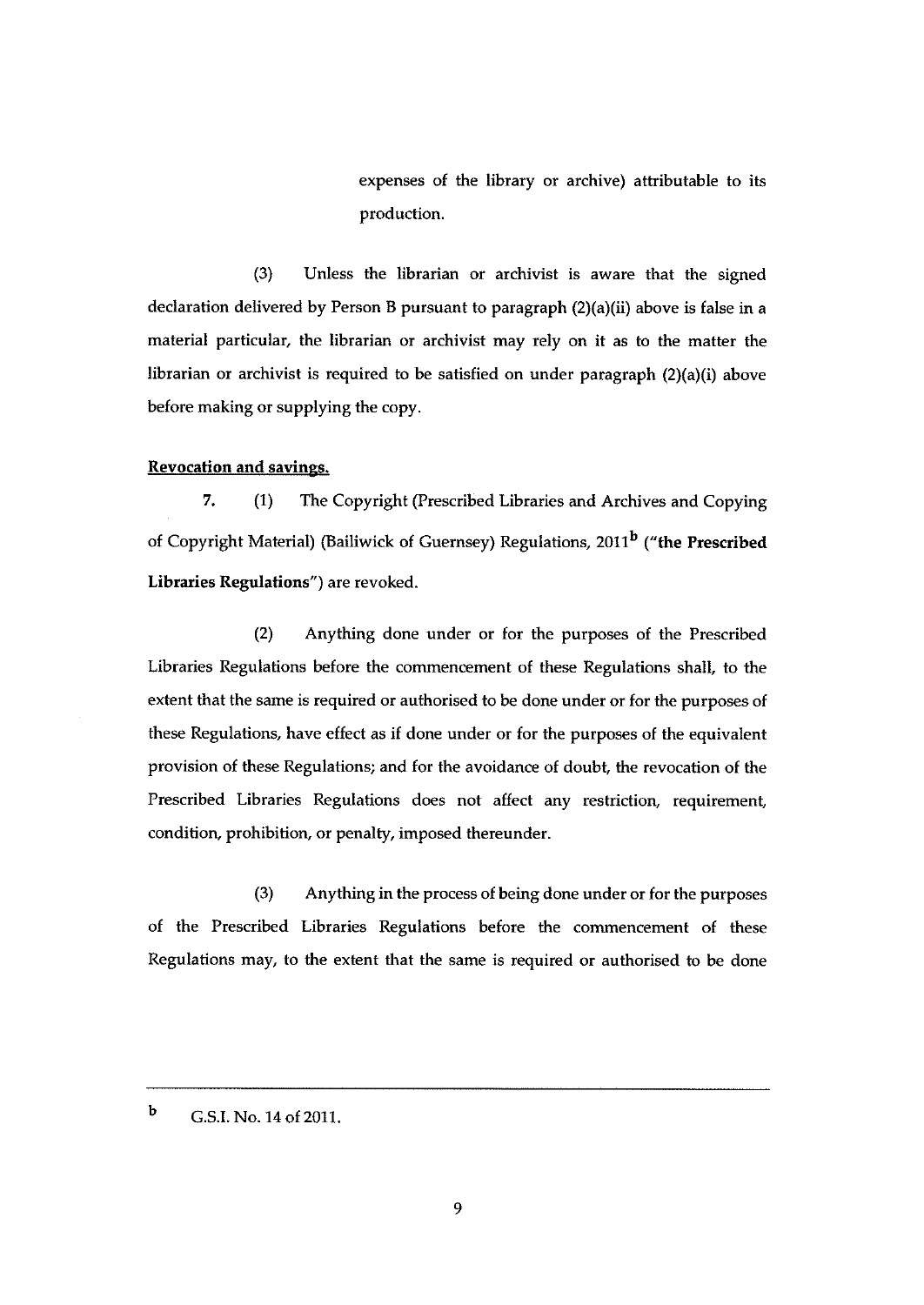under or for the purposes of these Regulations, be continued to be done under or for the purposes of the equivalent provision of these Regulations.

(4) Any reference howsoever expressed in any enactment or subordinate legislation to a regulation in the Prescribed Libraries Regulations which is re-enacted (with or without modification) by or under these Regulations shall (unless the contrary intention appears) be construed as a reference to the provision as re-enacted.

(5) In so far as any subordinate legislation made or other thing done (or having effect as if made or done) under or for the purposes of a regulation in the Prescribed Libraries Regulations could be made or done under or for the purposes of these Regulations, it shall (unless the contrary intention appears) have effect as if made or done under or for the purposes of these Regulations.

#### Interpretation.

8. (1) In these Regulations —

'archivist" means an archivist of a prescribed archive and includes a person acting on his behalf,

"conducted for profit" in relation to a library, archive, museum or gallery means a library, archive, museum or gallery which is established or conducted for profit or which forms part of or is administered by a body established or conducted for profit,

"curator" means a curator of a prescribed museum or prescribed gallery and includes a person acting on his behalf,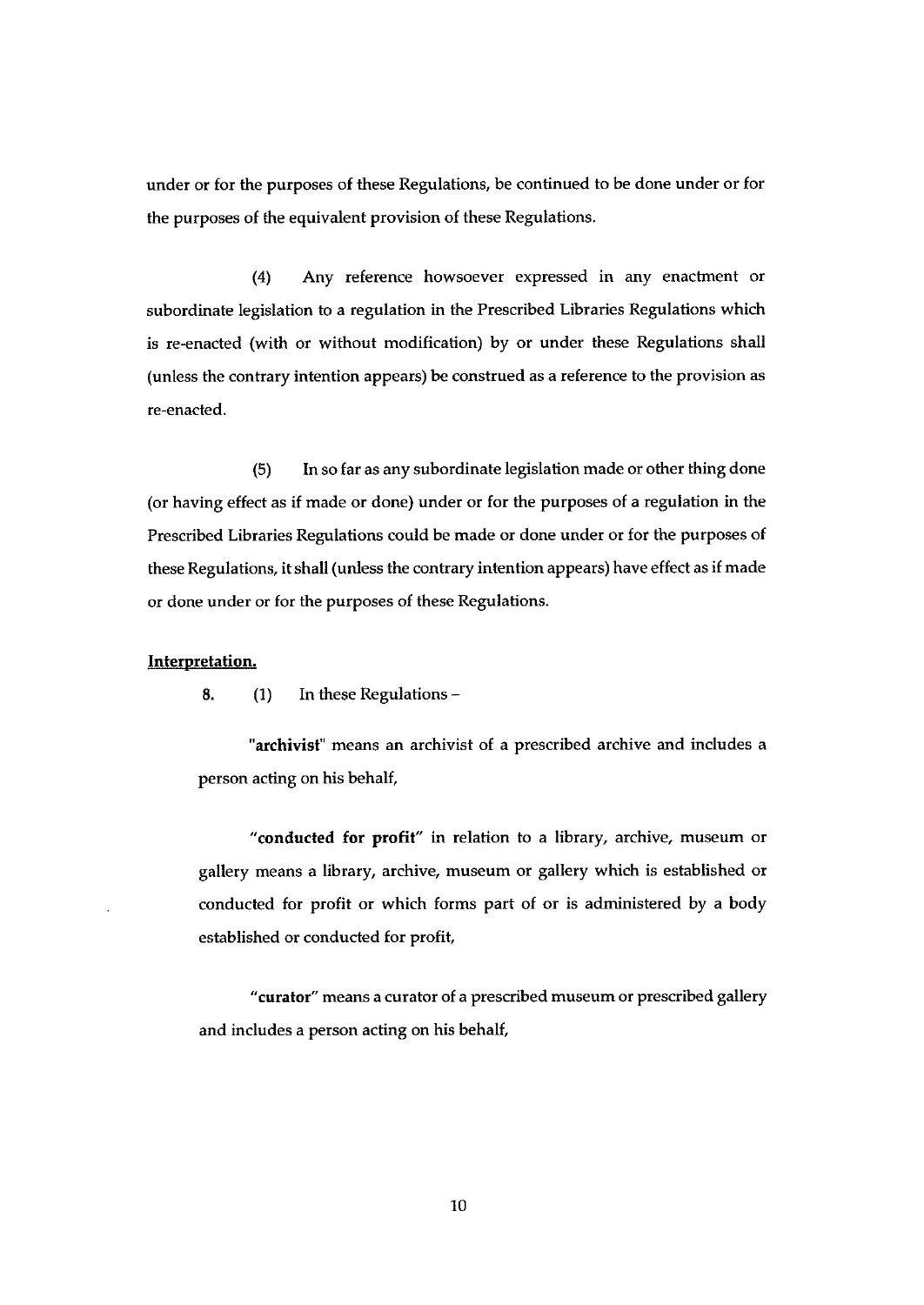"librarian" means a librarian of a prescribed library and includes a person acting on his behalf,

"the Ordinance" means the Copyright (Bailiwick of Guernsey) Ordinance, 2005,

"prescribed archive" means an archive of the descriptions specified in paragraphs (1), (2) and (3) of regulation 1,

"prescribed gallery" means a gallery of the descriptions specified in paragraphs (1) and (2) of regulation 2,

"prescribed library" means a library of the descriptions specified in paragraphs (1), (2) and (3) of regulation 1,

"prescribed museum" means a museum of the descriptions specified in paragraphs (1) and (2) of regulation 2,

The "Prescribed Libraries Regulations" means the Copyright (Prescribed Libraries and Archives and Copying of Copyright Material) (Bailiwick of Guernsey) Regulations, 2011,

and other expressions, except where the context excludes, have the same meanings as in the Ordinance.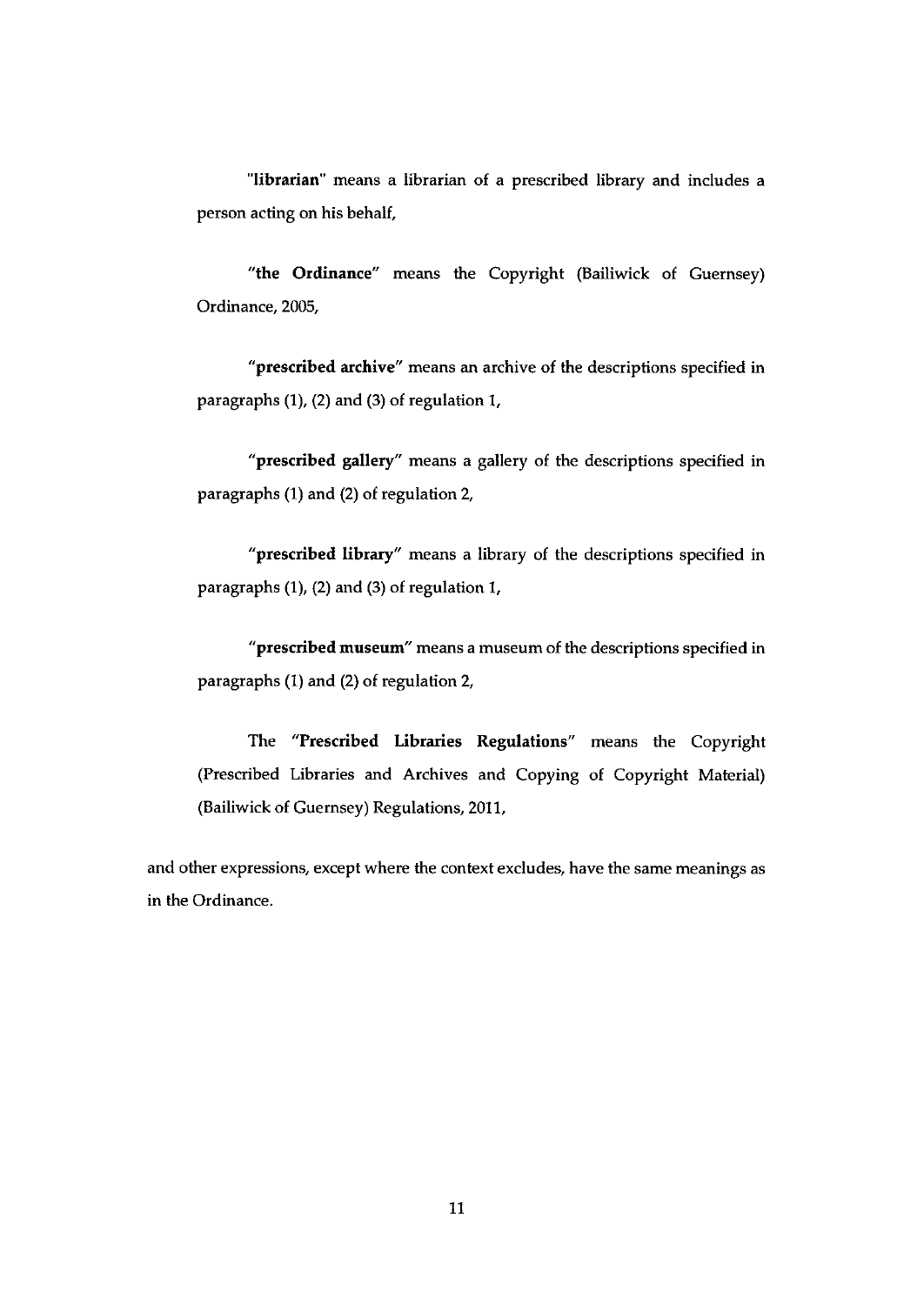(2) The Interpretation and Standard Provisions (Bailiwick of Guernsey) Law,  $2016<sup>c</sup>$  applies to the interpretation of these Regulations as it applies to the interpretation of an enactment.

#### Citation.

9. These Regulations may be cited as the Copyright (Prescribed Libraries, Archives, Museums and Galleries and Copying of Copyright Material) (Bailiwick of Guernsey) Regulations, 2021.

Extent.

10. These Regulations shall have effect throughout the Bailiwick.

#### **Commencement**

11. These Regulations shall come into force on 26 March 2021.

Dated this twenty third day of March, 2021

 $\mathscr{C}$ 

Deputy N Inder President of the Committee for Economic Development For and on behalf of the Committee

<sup>&</sup>lt;sup>c</sup> Order in Council No. V of 2018; as amended by Ordinances No. XXII of 2018; and Ordinance No. XXVI of 2018.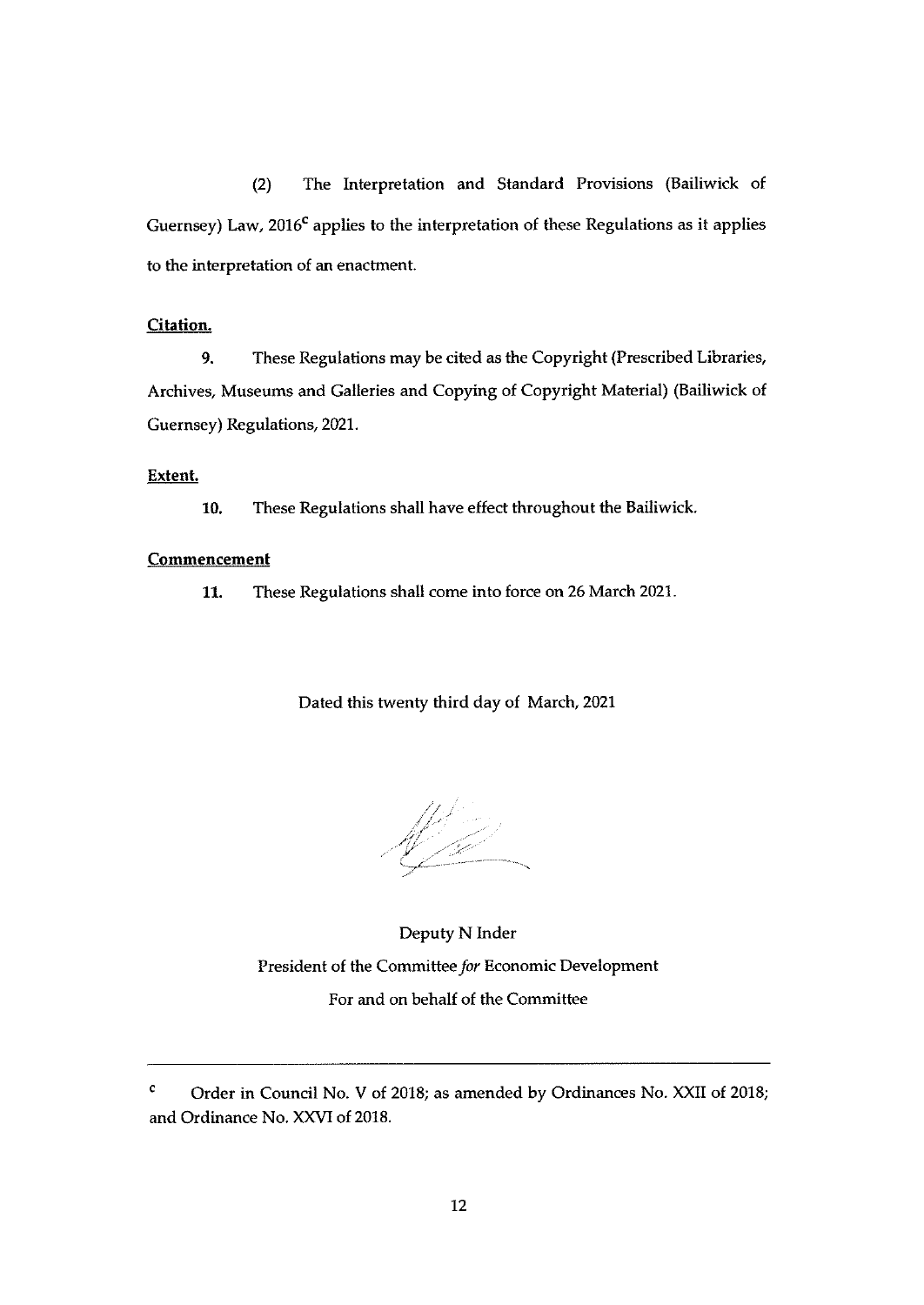#### SCHEDULE I

#### Regulation 1(1)

#### LIBRARIES AND ARCHIVES NOT CONDUCTED FOR PROFIT

- 1. The Guille-Alles library,
- 2, The Priaulx library,
- 3. The Royal Court library,
- 4. The States Archive Service,
- 5. All libraries administered by the Committee for Education, Sport & Culture, including, for the avoidance of doubt any library of a school,
- 6. Any library administered by, or as part of, a committee or department of the States of Guernsey,
- 7. All libraries and archives administered by, or as part of, the States of Alderney,
- 8. All libraries and archives administered by, or as part of, the Chief Pleas of Sark,
- 9. Any other library conducted for the purpose of facilitating or encouraging the study of bibliography, education, fine arts, history, languages, law, literature, mathematics, medicine, music, philosophy, religion, science (including natural and social science) or technology, or administered by any establishment or organisation which is conducted wholly or mainly for such a purpose.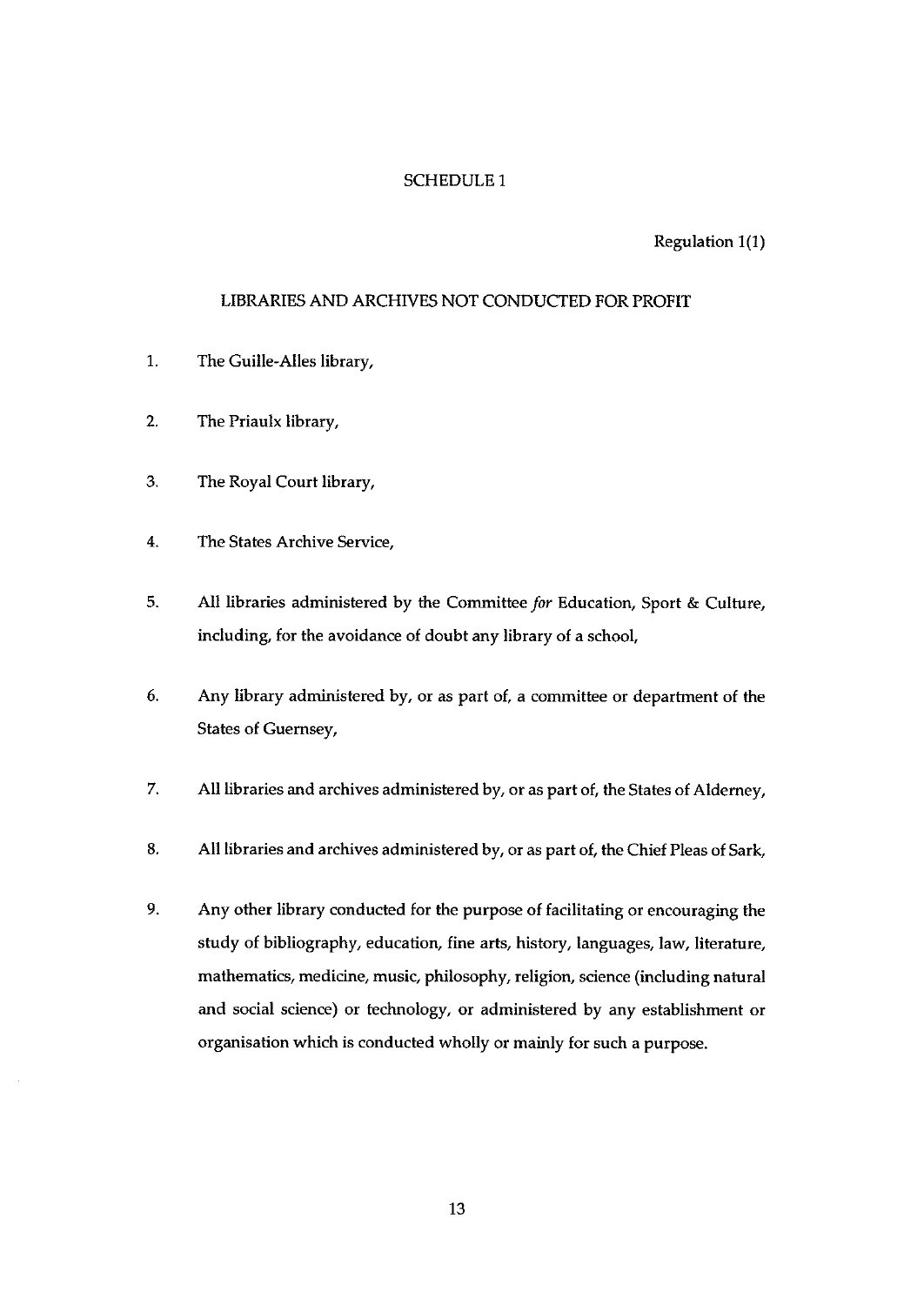Regulation 1(3)

Any library or archive outside the Bailiwick which is conducted wholly or mainly for the purpose of facilitating or encouraging the study of bibliography, education, fine arts, history, languages, law, literature, mathematics, medicine, music, philosophy, religion, science (including natural and social science) or technology.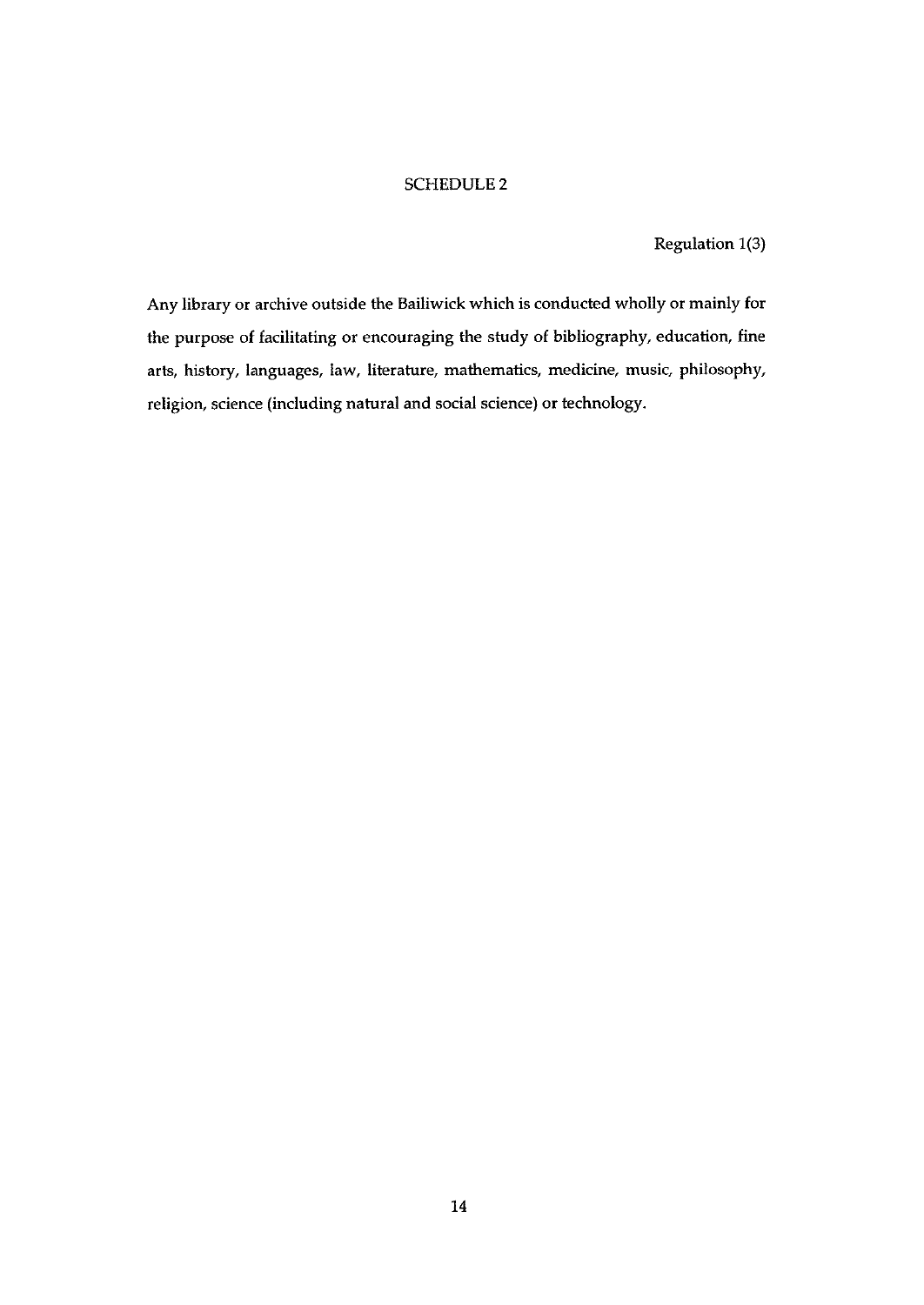Regulation  $2(1)$ 

#### MUSEUMS AND GALLERIES NOT CONDUCTED FOR PROFIT

- 1. Any museums and galleries administered by, or as part of, a committee or department of the States of Guernsey,
- 2. All museums and galleries administered by, or as part of, the States of Alderney,
- 3. All museums and galleries administered by, or as part of, the Chief Pleas of Sark,
- 4. Any other museum or gallery conducted for the purpose of facilitating or encouraging the study of bibliography, education, fine arts, history, languages, law, literature, mathematics, medicine, music, philosophy, religion, science (including natural and social science) or technology, or administered by any establishment or organisation which is conducted wholly or mainly for such a purpose.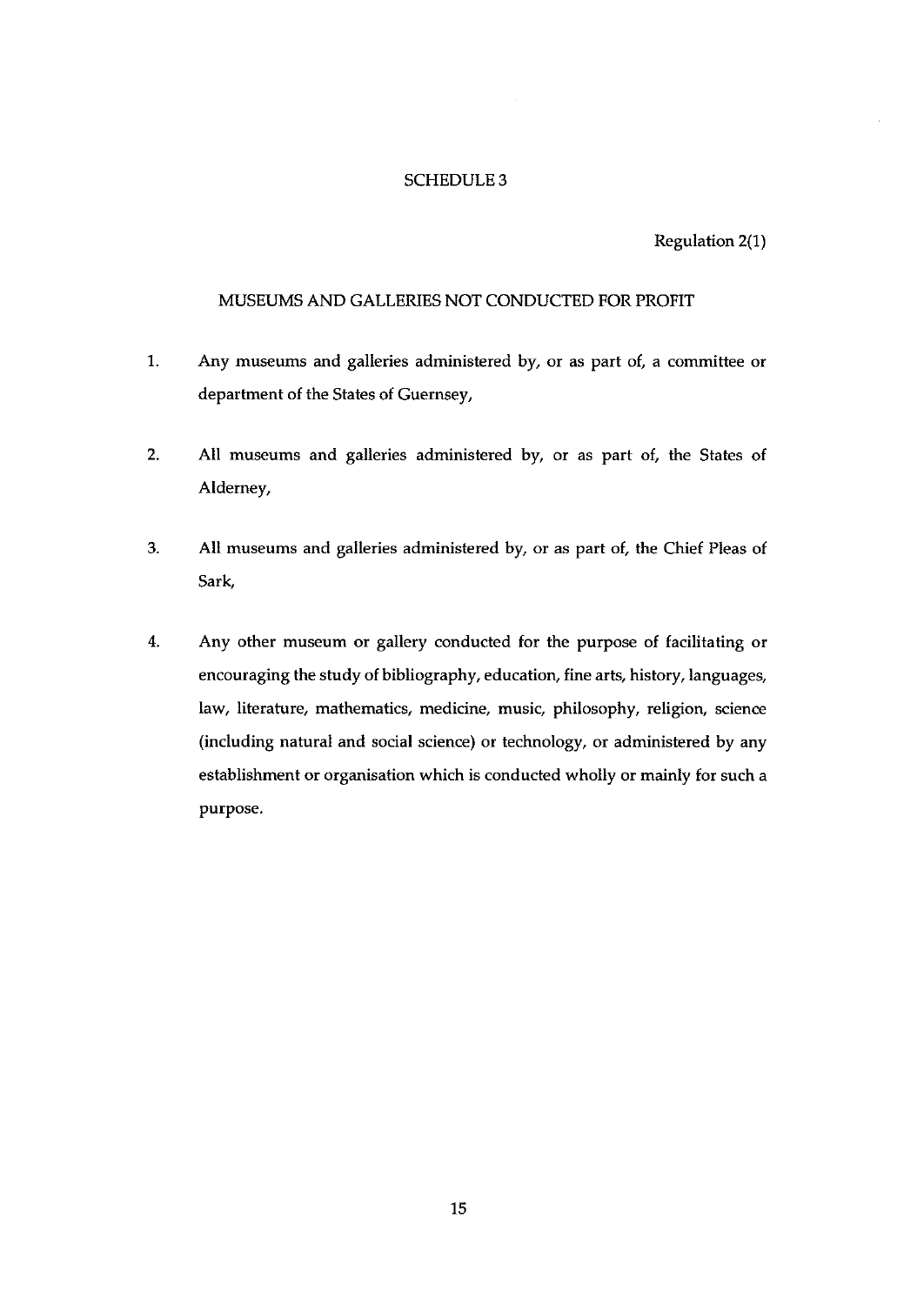Regulation 2(2)

Any museum or gallery outside the Bailiwick which is conducted wholly or mainly for the purpose of facilitating or encouraging the study of bibliography, education, fine arts, history, languages, law, literature, mathematics, medicine, music, philosophy, religion, science (including natural and social science) or technology.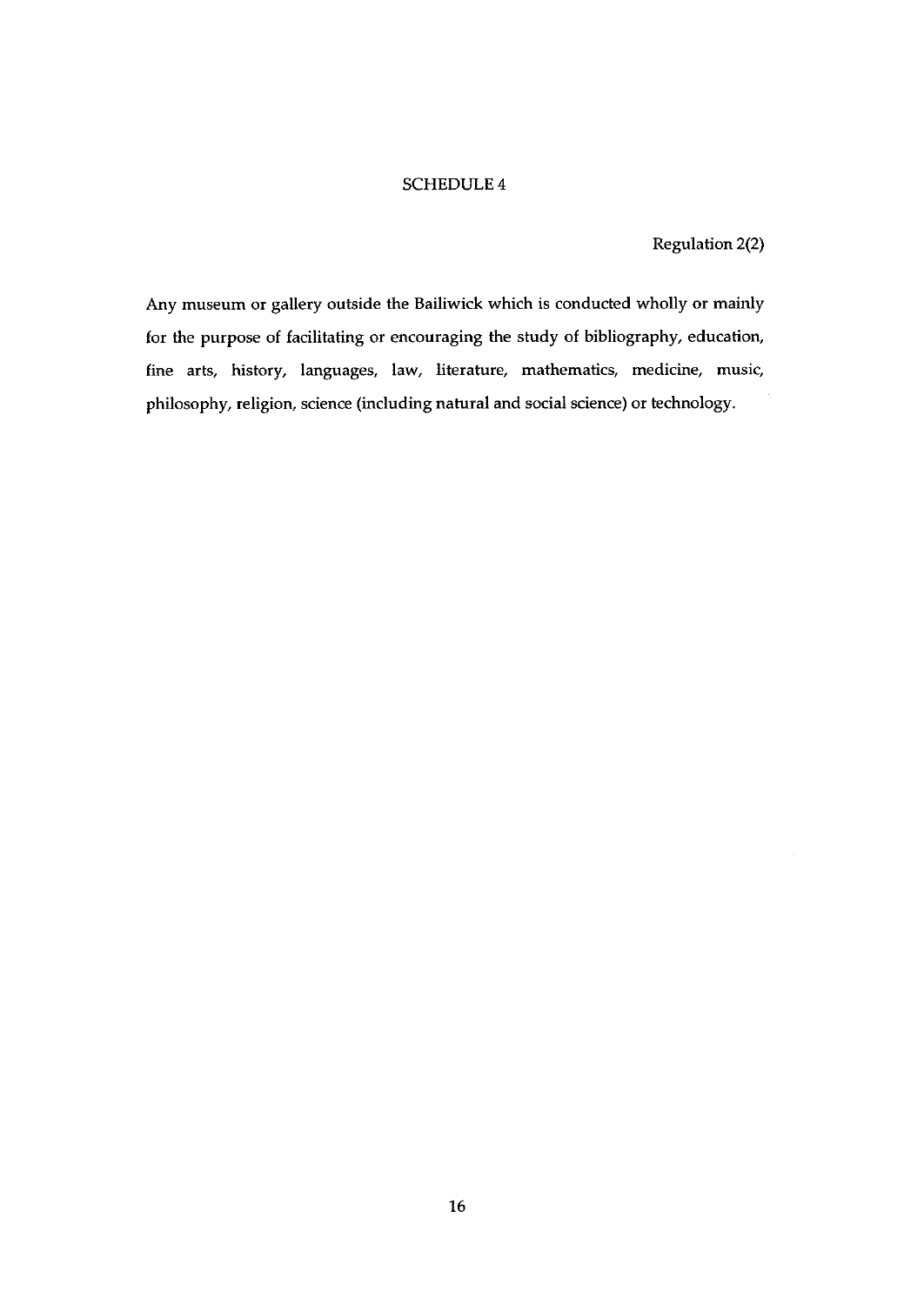Regulations 3 and 6

#### FORM A

#### DECLARATION: COPY OF ARTICLE OR PART OF PUBLISHED WORK

To:

The Librarian of .......... Library IAddress of Library]

Please supply me with a copy of \*the article in the periodical, the particulars of which are  $[$  1\*the part of the published work, the particulars of which are  $[$  $\mathbf{I}$ required by me for the purposes of research or private study.

I declare that —

- (a) <sup>I</sup> have not previously been supplied with a copy of the same material by you or any other librarian;
- (b) <sup>I</sup> will not use the copy except for research for a non-commercial purpose or private study and will not supply a copy of it to any other person; and
- (c) to the best of my knowledge no other person with whom <sup>I</sup> work or study has made or intends to make, at or about the same time as this request, a request for substantially the same material for substantially the same purpose.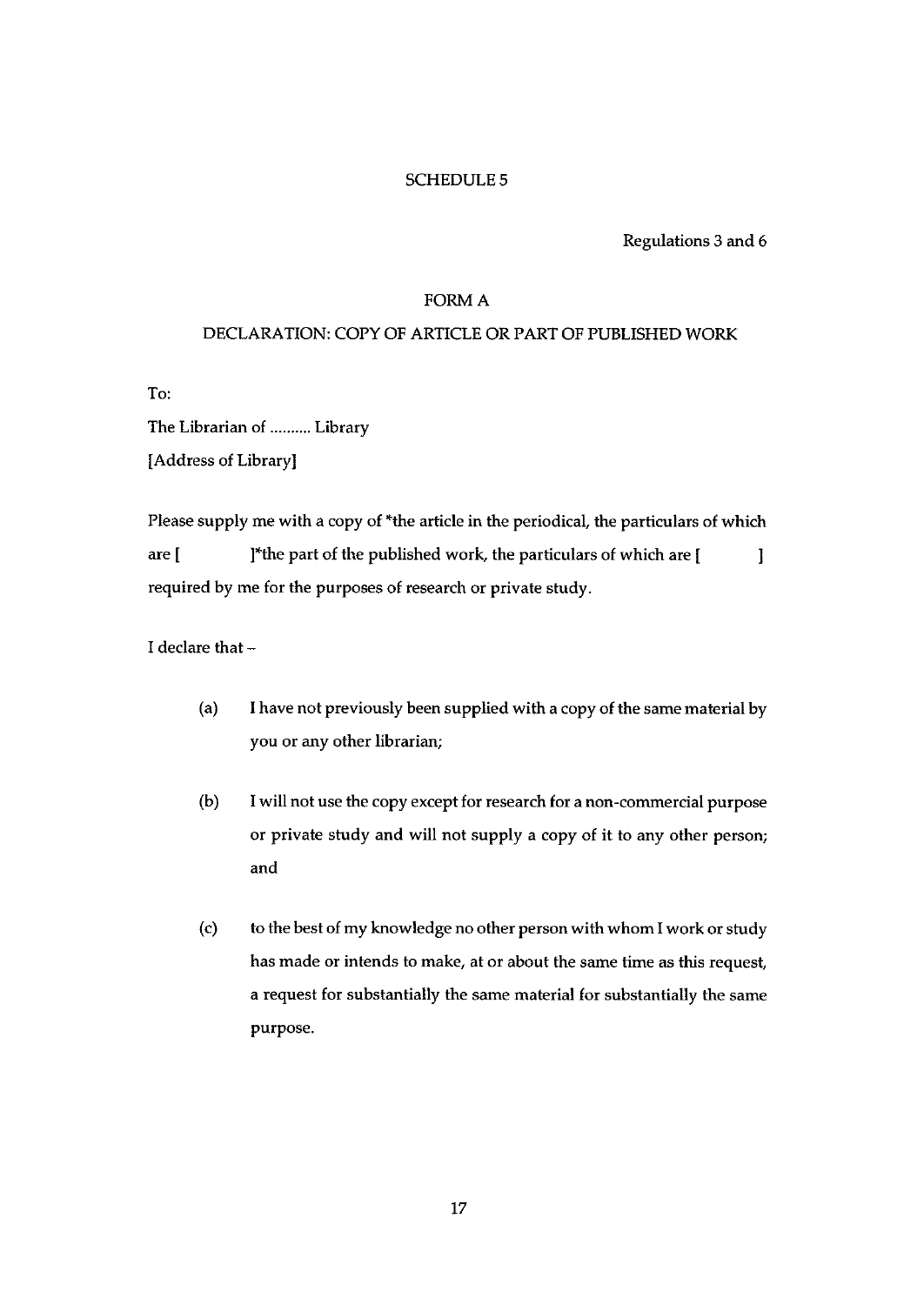<sup>I</sup> understand that if the declaration is false in a material particular the copy supplied to me by you will be an infringing copy and that <sup>I</sup> shall be liable for infringement of copyright as if I had made the copy myself.

Signature ............. \*\*

Date .............

Name

Address

\* Delete whichever is inappropriate.

\*\* This must be the personal signature of the person making the request. A stamped or typewritten signature, or the signature of an agent, is NOT acceptable.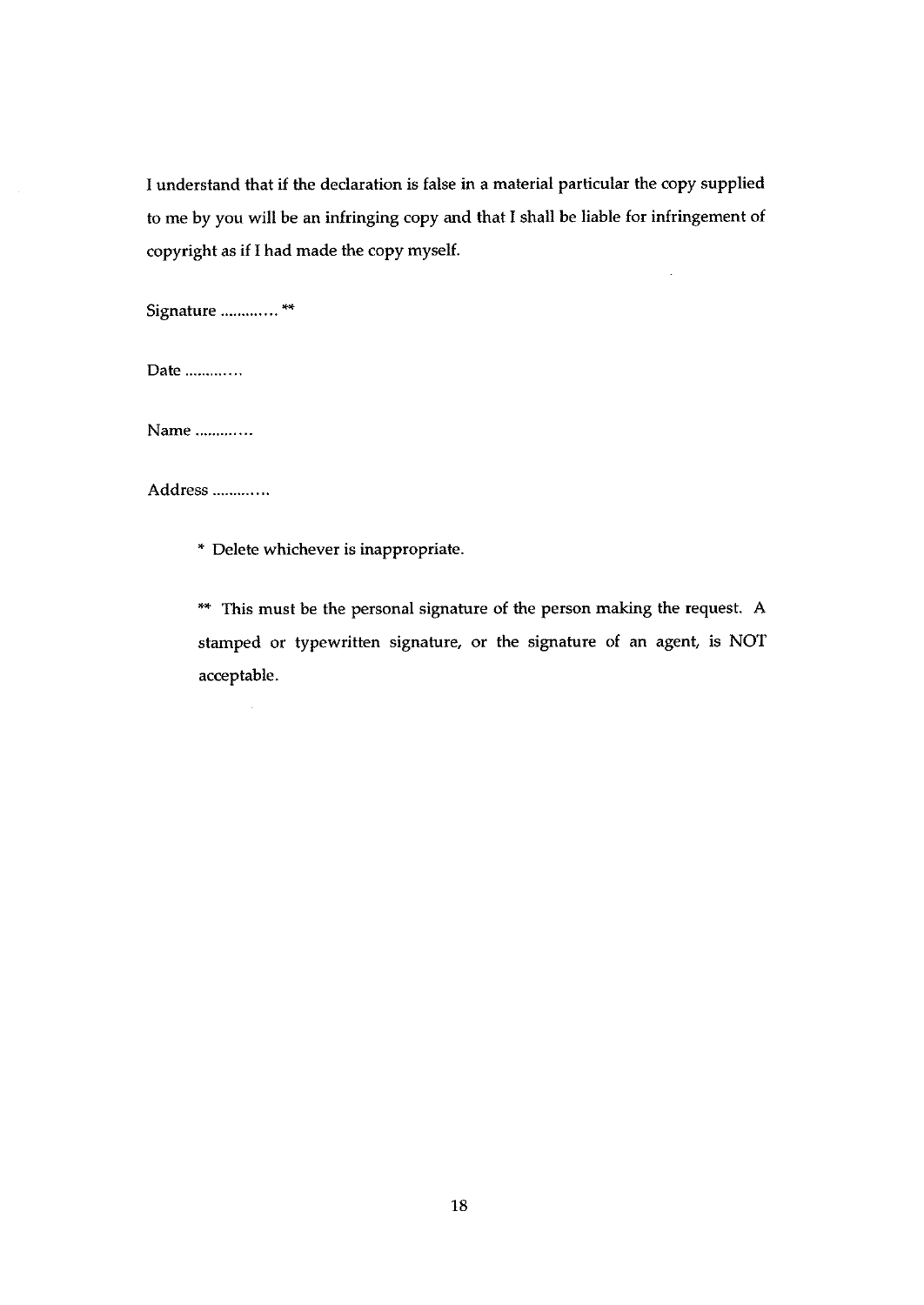#### FORM B

#### DECLARATION: COPY OF WHOLE OR PART OF UNPUBLISHED WORK

To:

The \*Librarian/Archivist of ............ \*Library/Archive [Address of Library/Archive]

Please supply me with a copy of the \*whole/following part [particulars of part] of the [particulars of the unpublished work] required by me for the purposes of research or private study.

I declare that —

- (a) <sup>I</sup> have not previously been supplied with a copy of the same material by you or any other librarian or archivist;
- (b) <sup>I</sup> will not use the copy except for research for a non-commercial purpose or private study and will not supply a copy of it to any other person; and
- (c) to the best of my knowledge the work had not been published before the document was deposited in your \*library/archive and the copyright owner has not prohibited copying of the work.

<sup>I</sup> understand that if the declaration is false in a material particular the copy supplied to me by you will be an infringing copy and that <sup>I</sup> shall be liable for infringement of copyright as if I had made the copy myself.

Signature .............<sup>\*\*</sup>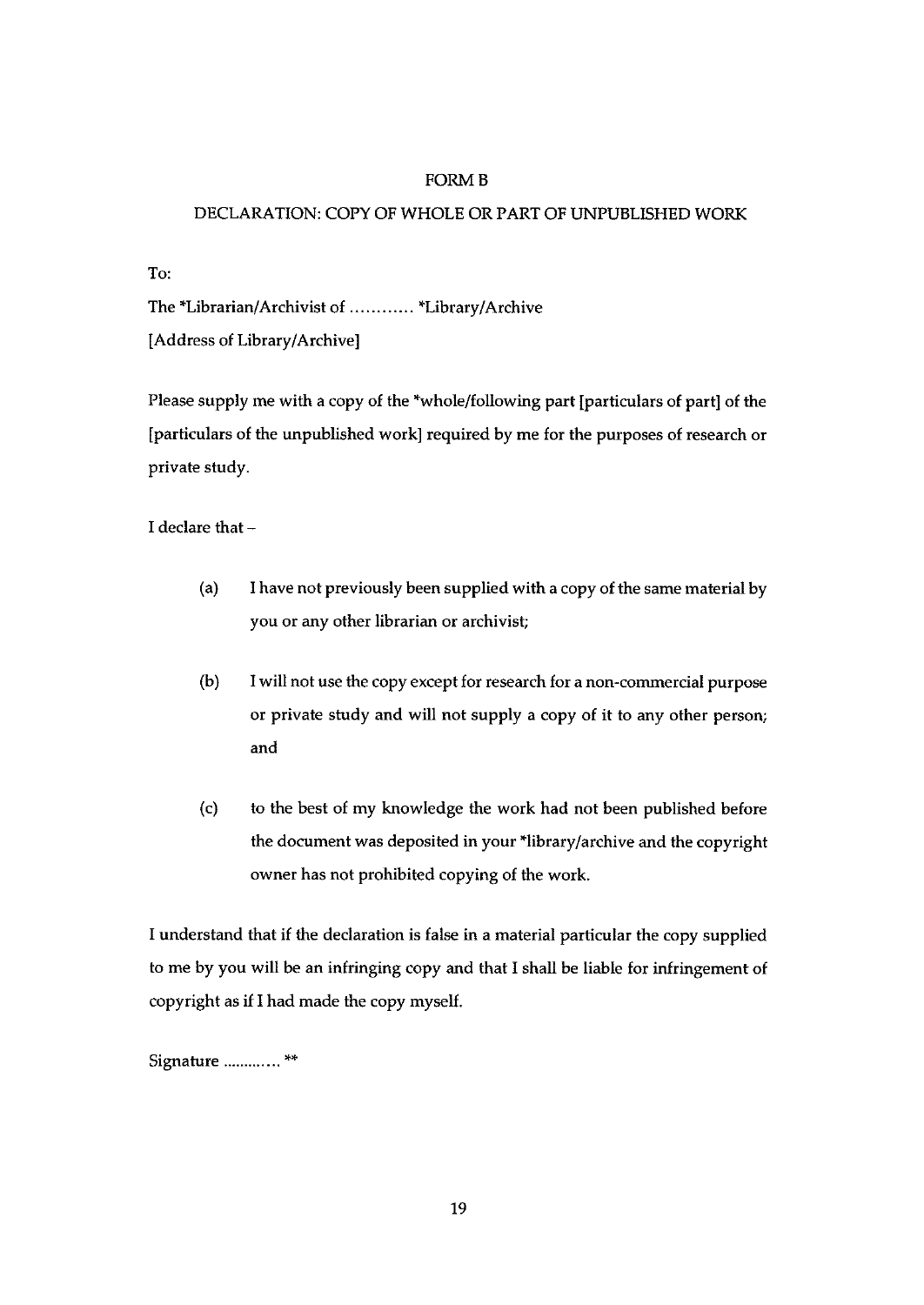Date .............

Name

Address .............

\* Delete whichever is inappropriate.

\*\* This must be the personal signature of the person making the request. A stamped or typewritten signature, or the signature of an agent, is NOT acceptable.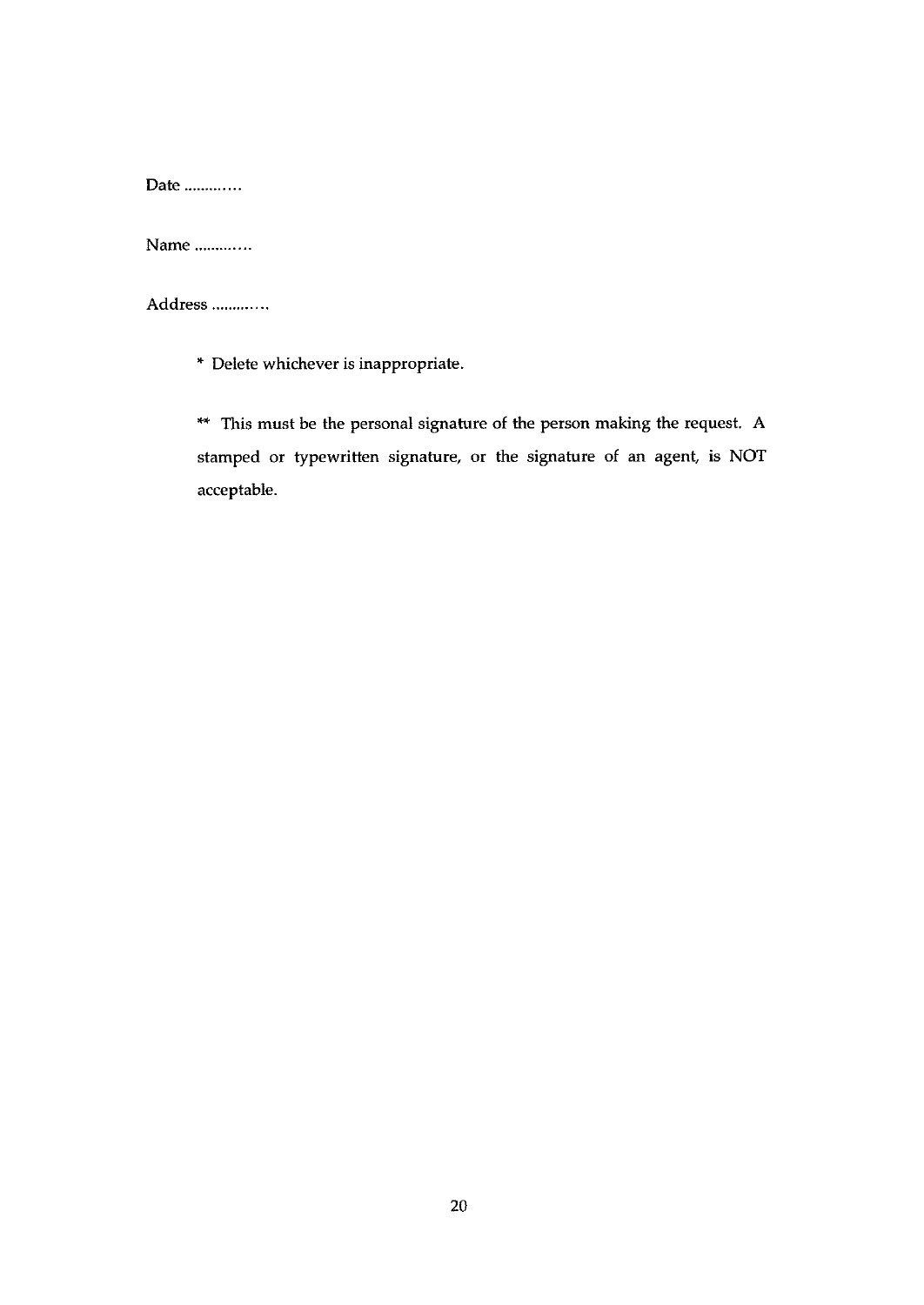#### EXPLANATORY NOTE

(This note is not part of the Regulations)

These Regulations prescribe libraries and archives for the purpose of sections 50-57 of the Copyright (Bailiwick of Guernsey) Ordinance, 2005 ("the Ordinance"), and museums and galleries for the purpose of section 56 of the Ordinance. The Regulations follow on from amendments being made to the Ordinance by the Copyright (Bailiwick of Guernsey) (Amendment) Ordinance, 2021.

Sections 50-57 of the Ordinance set out arrangements relating to copying which only apply to the libraries, archives, museums and galleries that have been prescribed. Section 56 allows for the making of replacement works for not for profit libraries, museums, galleries and archives.

These Regulations also prescribe certain conditions with which the prescribed libraries, archives, museums and galleries must comply in order to avoid infringing the provisions of the Ordinance.

These regulations repeal and restate the provisions that previously applied in respect of libraries and archives in the Copyright (Prescribed Libraries and Archives and Copying of Copyright Material) Regulations, 2011.

These Regulations will come into force on 26 March 2021.